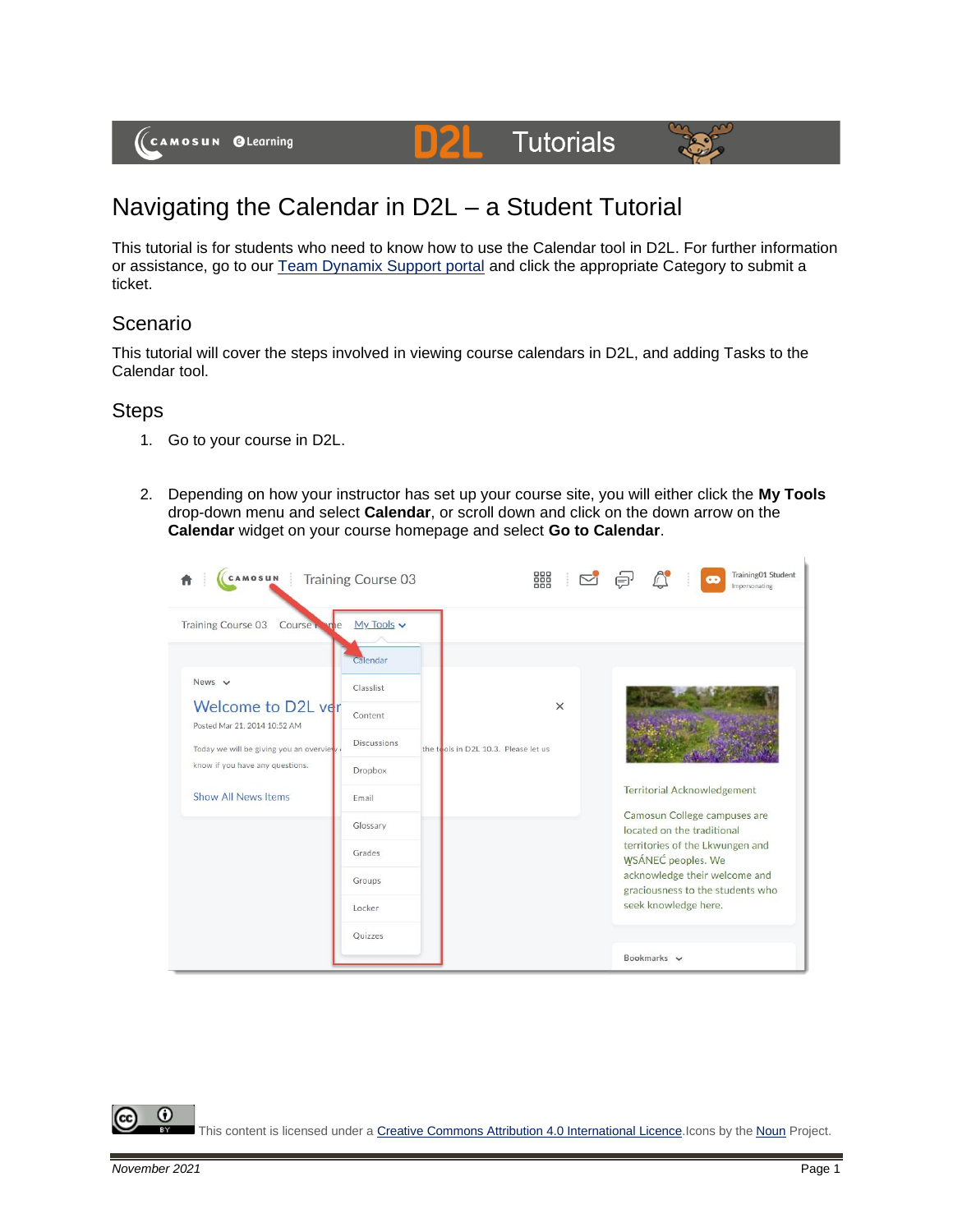

3. Once you are in the Calendar tool, you can select how you view the calendar by using the buttons at the top (Day, Week, Month, etc.) and can view events by clicking on calendar links..

|                                      | Training Course 03 Course Home My Tools v Edit Course |                  |                        |                         |                          |                                             |                                      |          |                |                                  |                      |          |              |
|--------------------------------------|-------------------------------------------------------|------------------|------------------------|-------------------------|--------------------------|---------------------------------------------|--------------------------------------|----------|----------------|----------------------------------|----------------------|----------|--------------|
| Agenda                               | Day                                                   | Week             | Month                  | List                    |                          | <b>Print</b>                                |                                      | Settings |                |                                  | <b>Search Events</b> |          | Ω            |
| $\rightarrow$<br><b>Create Event</b> | August 2018                                           | <b>Set Dates</b> | <b>Import</b><br>vents |                         |                          | $\bullet$ Training Course 03 $\sim$         | ≺<br>Sun                             | Mon      | Tue            | August 2018<br>Wed               | Thu                  | Fri      | ⋋<br>Sat     |
| Sunday                               | Monday                                                | Tuesday          | Wednes ay Thursday     |                         | Friday                   | Saturday                                    | 29                                   | 30       | 31             | $\mathbf{1}$                     | $\overline{2}$       | 3        | 4            |
| 29                                   | 30                                                    | 31               | $\mathbf{1}$           | $\overline{2}$          | 3                        | 4                                           | 5                                    | 6        | $\overline{7}$ | 8                                | 9                    | 10       | 11           |
|                                      | 6                                                     | $\overline{7}$   | 8                      |                         | 10                       | 11                                          | 12<br>19                             | 13<br>20 | 14<br>21       | 15<br>22                         | 16<br>23             | 17<br>24 | 18<br>25     |
| 12                                   | 13                                                    | 14               | 15                     | 16                      | 17                       | 18                                          | 26                                   | 27       | 28             | 29                               | 30                   | 31       | $\mathbf{1}$ |
| 19                                   | 20                                                    | 21               | 22                     | 23<br><b>Ass4:00 DM</b> | 24                       | 25                                          |                                      |          |                |                                  |                      |          |              |
|                                      |                                                       |                  |                        |                         | LAssignment 1 due today! | Aug 23, 2018 4:00 PM - Aug 23, 2018 4:30 PM |                                      |          |                | $\boldsymbol{\times}$            |                      |          |              |
| 26                                   | 27                                                    | 28               | 29                     | 30                      | <b>Edit Add Delete</b>   |                                             |                                      |          |                | More                             |                      |          |              |
|                                      |                                                       |                  |                        |                         |                          |                                             | $\begin{array}{ccc} & & \end{array}$ |          |                | <del>Overdue Oct 26, 20</del> 17 |                      |          | >            |

This content is licensed under [a Creative Commons Attribution 4.0 International Licence.I](https://creativecommons.org/licenses/by/4.0/)cons by the [Noun](https://creativecommons.org/website-icons/) Project.

 $\odot$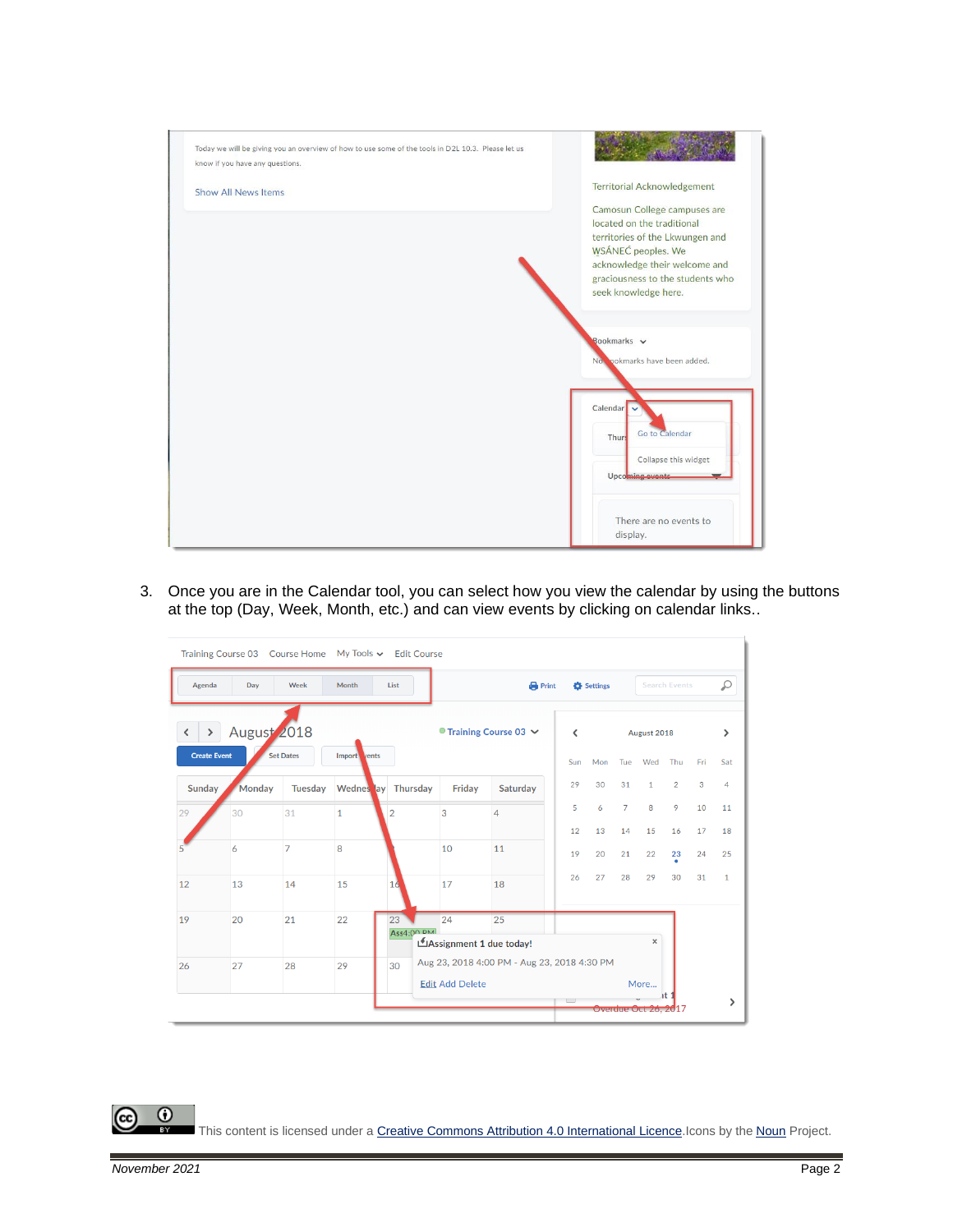4. To control which course calendars you can see, click the down arrow next to the link at the top right of the calendar, and select the calendar you wish to see, or click **Show All Calendars** to see them all. You will then see entries from all your course calendars in this one place.

| Agenda | Day           | Week           | Month        | List                    |                           |              | <b>Search Events</b><br>$\bigoplus$ Print<br>Settings | ₽        |
|--------|---------------|----------------|--------------|-------------------------|---------------------------|--------------|-------------------------------------------------------|----------|
|        | August 2018   |                |              |                         | Training Course 03 $\vee$ |              | ≺<br>August 2018                                      | ⋋        |
| Sunday | <b>Monday</b> | <b>Tuesday</b> | Wednesday    | <b>Thursday</b>         | Friday                    | Saturd       | <b>Show All Calendars</b><br>륗<br>$\ddot{}$           |          |
| 29     | 30            | 31             | $\mathbf{1}$ | $\overline{2}$          | 3                         |              | <b>Camosun D2L</b>                                    | $\times$ |
| 5      | 6             | $\overline{7}$ | 8            | 9                       |                           | 11           | ● Faculty Support Hub                                 | $\times$ |
| 12     | 13            | 14             | 15           | 16                      | 17                        | 18           | ● Training Course 01                                  | $\times$ |
|        |               |                |              |                         |                           |              | ● Training Course 02                                  | $\times$ |
| 19     | 20            | 21             | 22           | 23<br><b>Ass4:00 PM</b> | 24                        | 25           | ● Training Course 03                                  |          |
| 26     | 27            | 28             | 29           | 30                      | 31                        | $\mathbf{1}$ | ● Training Course 04                                  | $\times$ |
|        |               |                |              |                         |                           |              | <del><b>Training Course 05</b></del>                  |          |
|        |               |                |              |                         |                           |              | Training Course 06                                    |          |

*5.* While you, as a student, cannot create your own Calendar entries, you can use the **Tasks** tool from within the Calendar to keep track of personal deadlines for yourself. To do this, click on the **Add a task…** box and type a name for your Task and hit the Enter key.

| 青                  |             | (CAMOSUN Training Course 03               |                    |                         |        | 器                         | $\quad \, \boxtimes$ | €        | $\mathbb{C}^{\bullet}$ |                      | $\bullet$                             |                      | <b>Training04 Student</b><br>Impersonating |                    |
|--------------------|-------------|-------------------------------------------|--------------------|-------------------------|--------|---------------------------|----------------------|----------|------------------------|----------------------|---------------------------------------|----------------------|--------------------------------------------|--------------------|
|                    |             | Training Course 03 Course Home My Tools v |                    |                         |        |                           |                      |          |                        |                      |                                       |                      |                                            |                    |
| Agenda             | Day         | Week                                      | Month              | List                    |        | <b>Print</b>              |                      |          | Settings               |                      |                                       | <b>Search Events</b> |                                            | Q                  |
| $\rightarrow$<br>◟ | August 2018 |                                           |                    |                         |        | All Calendars (12) $\vee$ |                      | ∢        |                        |                      | August 2018                           |                      |                                            | $\mathcal{P}$      |
| Sunday             | Monday      | Tuesday                                   | Wednesday Thursday |                         | Friday | Saturday                  |                      | Sun      | Mon                    | Tue                  | Wed                                   | Thu                  | Fri                                        | Sat                |
| 29                 | 30          | 31                                        | $\mathbf{1}$       | $\overline{2}$          |        | 4                         |                      | 29<br>5  | 30<br>6                | 31<br>$\overline{7}$ | $\mathbf{1}$<br>8                     | $\overline{2}$<br>9  | 3<br>10                                    | 4<br>11            |
| 5                  | 6           | 7                                         | 8                  | 9                       | 10     | 11                        |                      | 12       | 13                     | 14                   | 15                                    | 16                   | 17                                         | 18                 |
| 12                 | 13          | 14                                        | 15                 | 16                      | 17     |                           |                      | 19<br>26 | 20<br>27               | $\frac{21}{9}$<br>28 | 22<br>29                              | $\frac{23}{9}$<br>30 | 24<br>31                                   | 25<br>$\mathbf{1}$ |
| 19                 | 20          | 21<br>All 6:15 PM                         | 22                 | 23<br><b>Ass4:00 PM</b> | 24     | 25                        |                      |          |                        |                      |                                       |                      |                                            |                    |
| 26                 | 27          | 28                                        | 29                 | 30                      | 31     | $\mathbf{1}$              |                      |          | Tasks ~                |                      | Write the first draft of Assignment 1 |                      |                                            |                    |
|                    |             |                                           |                    |                         |        |                           |                      |          |                        |                      |                                       |                      |                                            |                    |

This content is licensed under [a Creative Commons Attribution 4.0 International Licence.I](https://creativecommons.org/licenses/by/4.0/)cons by the [Noun](https://creativecommons.org/website-icons/) Project.

0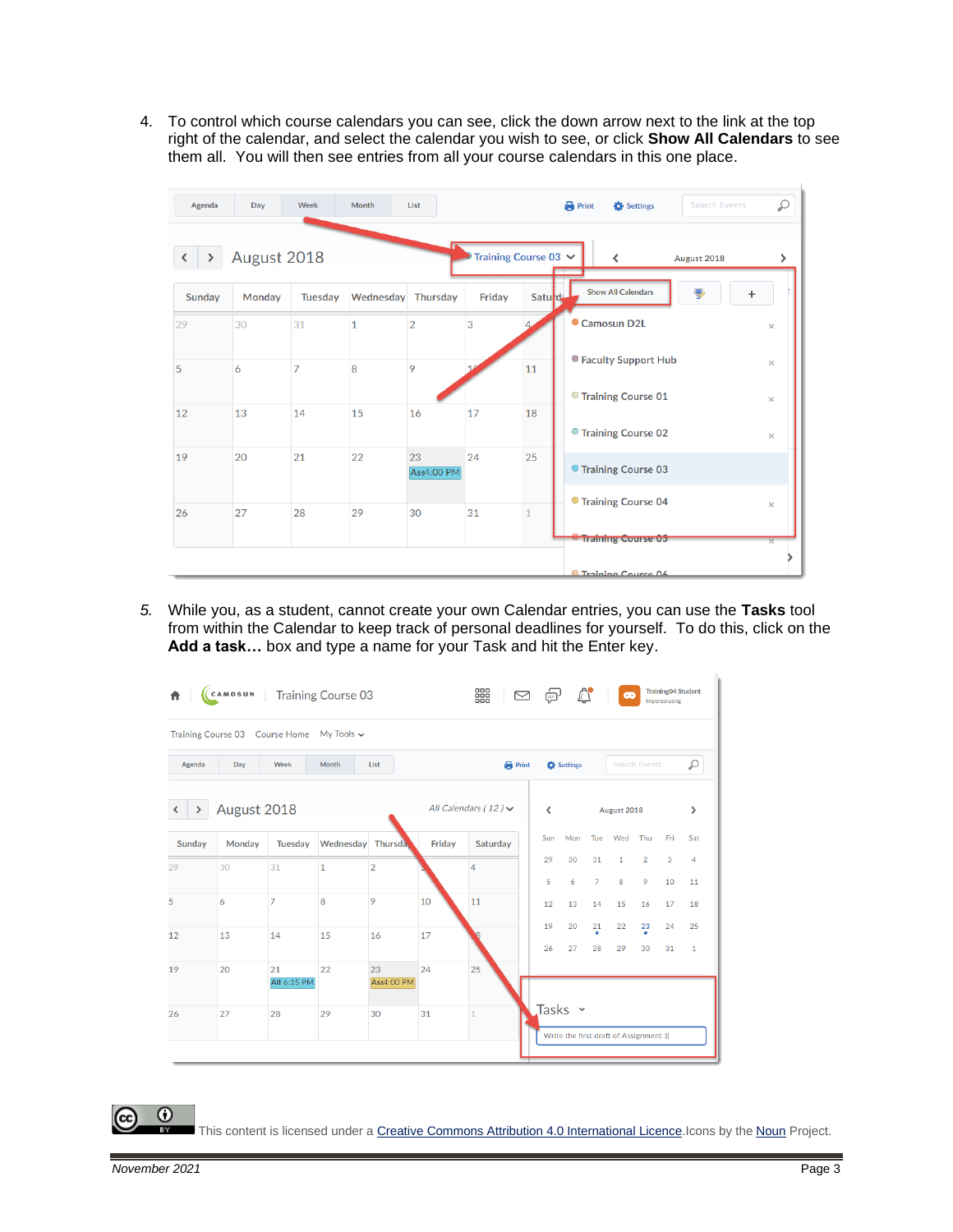

6. To add a due date for your Task, click No due date.

Then click on the date box to open a calendar and select a due date

| $\rightarrow$ | August 2018 |                   |                    |                         |        | All Calendars (12) $\vee$ | $\overline{\phantom{a}}$ |                     |                      | August 2018       |                     |                      |                      | $\rightarrow$ |
|---------------|-------------|-------------------|--------------------|-------------------------|--------|---------------------------|--------------------------|---------------------|----------------------|-------------------|---------------------|----------------------|----------------------|---------------|
| Sunday        | Monday      | Tuesday           | Wednesday Thursday |                         | Friday | Saturday                  | Sun                      | Mon                 | Tue                  | Wed               | Thu                 |                      | Fri                  | Sat           |
| 29            | 30          | 31                | $\mathbf{1}$       | $\overline{2}$          | 3      | $\overline{4}$            | 29<br>5                  | 30<br>6             | 31<br>7              | $\mathbf{1}$<br>8 | $\overline{2}$<br>9 |                      | 3<br>10              | 4<br>11       |
| 5             | 6           | $\overline{7}$    | 8                  | 9                       | 10     | 11                        | ≺                        |                     |                      | August 2018       |                     |                      | $\mathcal{P}$        |               |
| 12            | 13          | 14                | 15                 | 16                      | 17     | 18                        |                          | Sun Mon Tue Wed Thu |                      |                   |                     | Fri                  | Sat                  |               |
| 19            | 20          | 21<br>All 6:15 PM | 22                 | 23<br><b>Ass4:00 PM</b> | 24     | 25                        | 29<br>5                  | 30<br>6             | 31<br>$\overline{7}$ | $\mathbf{1}$<br>8 | $\overline{2}$<br>9 | $\overline{3}$<br>10 | $\overline{4}$<br>11 |               |
| 26            | 27          | 28                | 29                 | 30                      | 31     |                           | 12                       | 13                  | 14                   | 15                | 16                  | 17                   | 18                   |               |
|               |             |                   |                    |                         |        |                           | 19<br>26                 | 20<br>27            | 21<br>28             | 22<br>29          | 23<br>30            | 24<br>31             | 25<br>$\mathbf{1}$   |               |
|               |             |                   |                    |                         |        |                           |                          | 8-26-2018           |                      | Ð                 | $\times$            |                      |                      |               |
|               |             |                   |                    |                         |        |                           |                          | Add a note          |                      |                   |                     |                      |                      |               |